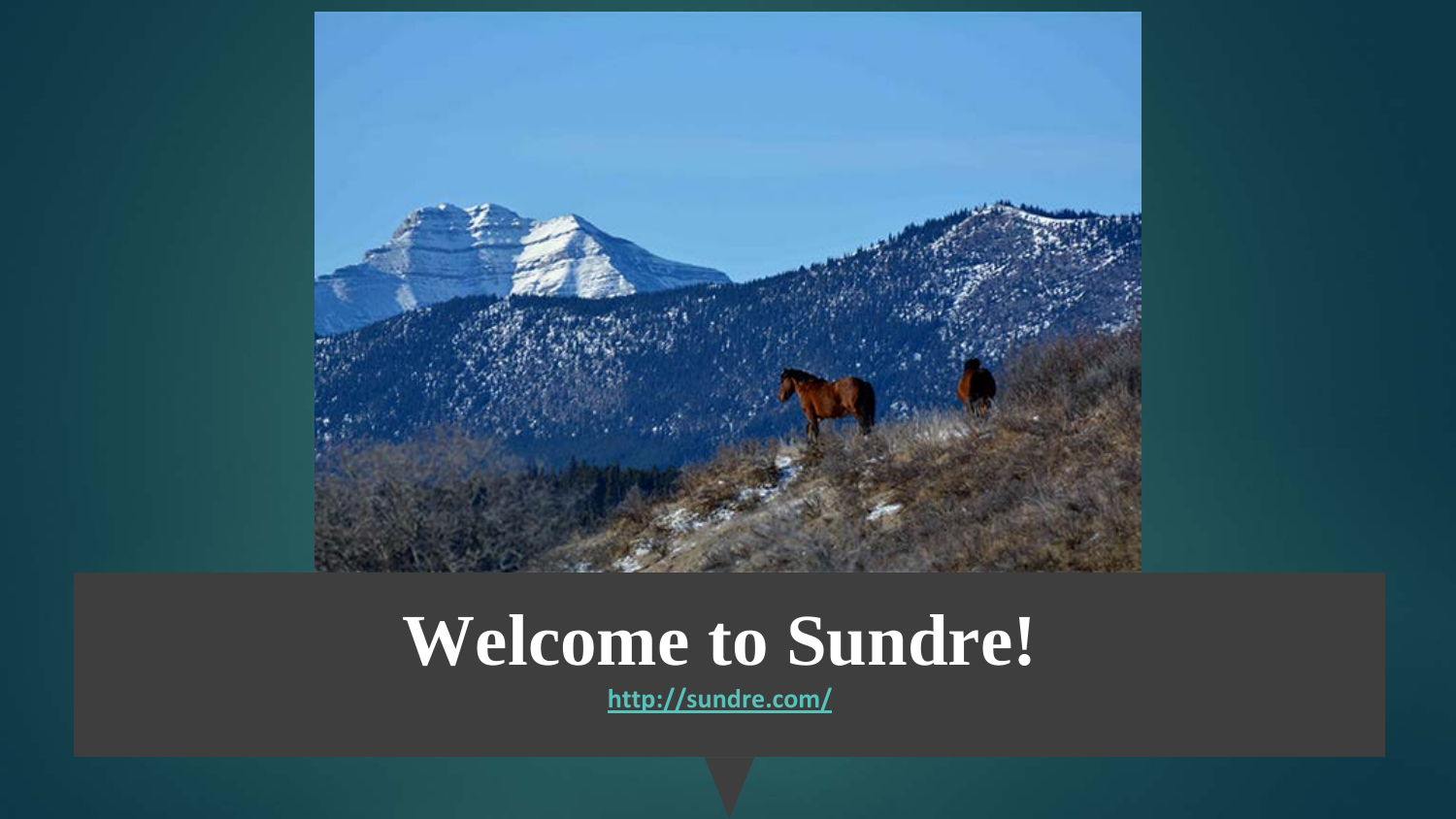## **Location**





 $> 100$  km (1 hr) northwest of Calgary at the base of the Rocky Mountain foothills

 $> 100$  km (1 hr) southwest of Red Deer on the Red Deer River

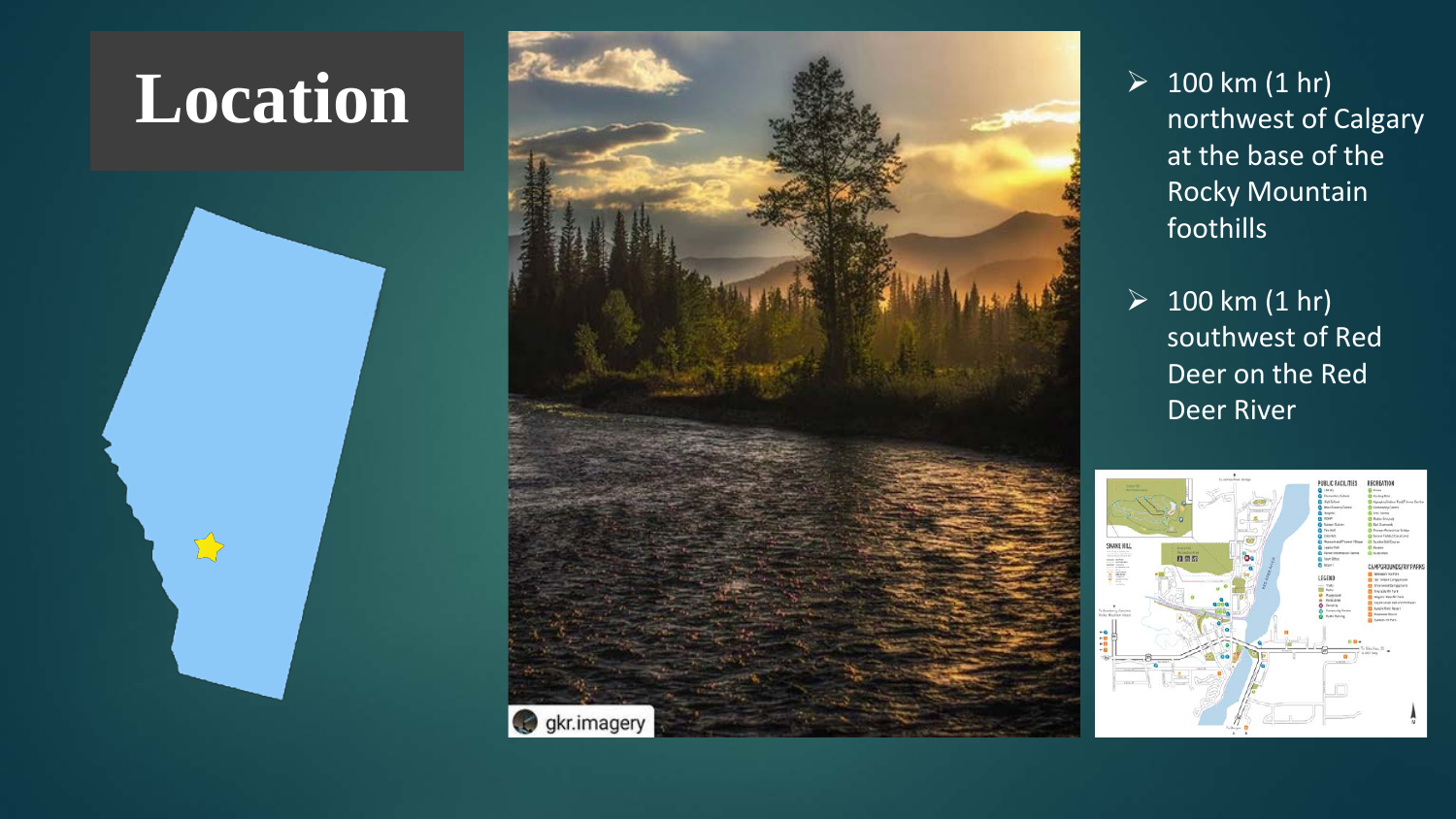

#### **Town of Sundre**

- $\triangleright$  Population: 2,729
- A Median age: 44.9
- $\geq$  23.6% of population 65+
- **Economic Base:** 
	- o Tourism
	- o Agriculture
	- o Lumber
	- o Oil & Gas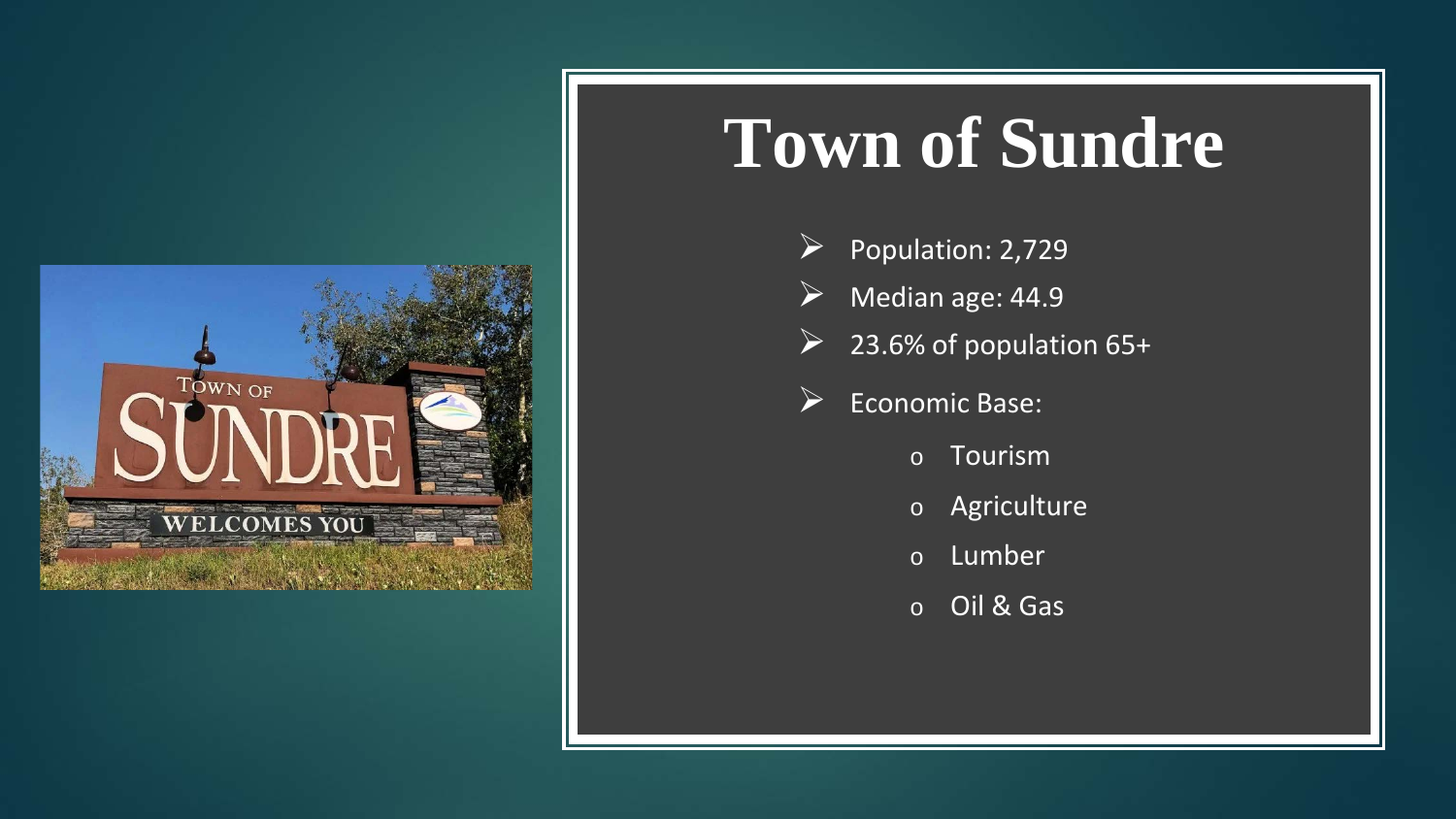## **Mountain View County**



 $\triangleright$  Population: 13,074  $\triangleright$  Median age: 45.2  $\triangleright$  % population 65+: 15.6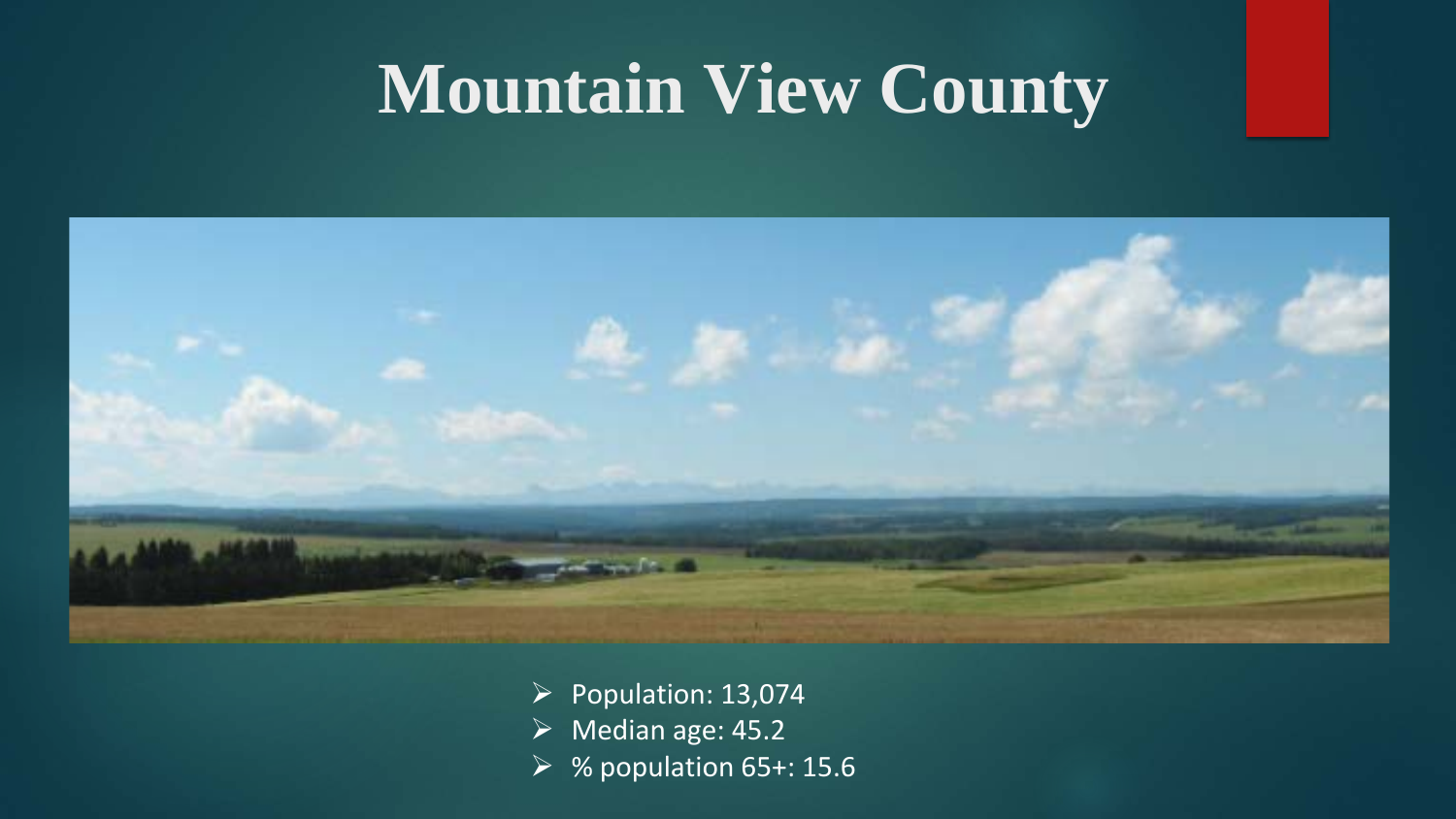





- $\triangleright$  Aquaplex
- $\triangleright$  Performing arts centre
- Museum & pioneer village
- $\triangleright$  Rodeo grounds
- $\triangleright$  Greenwood Campground
- $\triangleright$  Curling club & rink
- $\triangleright$  Municipal library
- $\triangleright$  Community centre
- $\triangleright$  Ball diamonds
- $\triangleright$  Golf clubs

## **Recreation**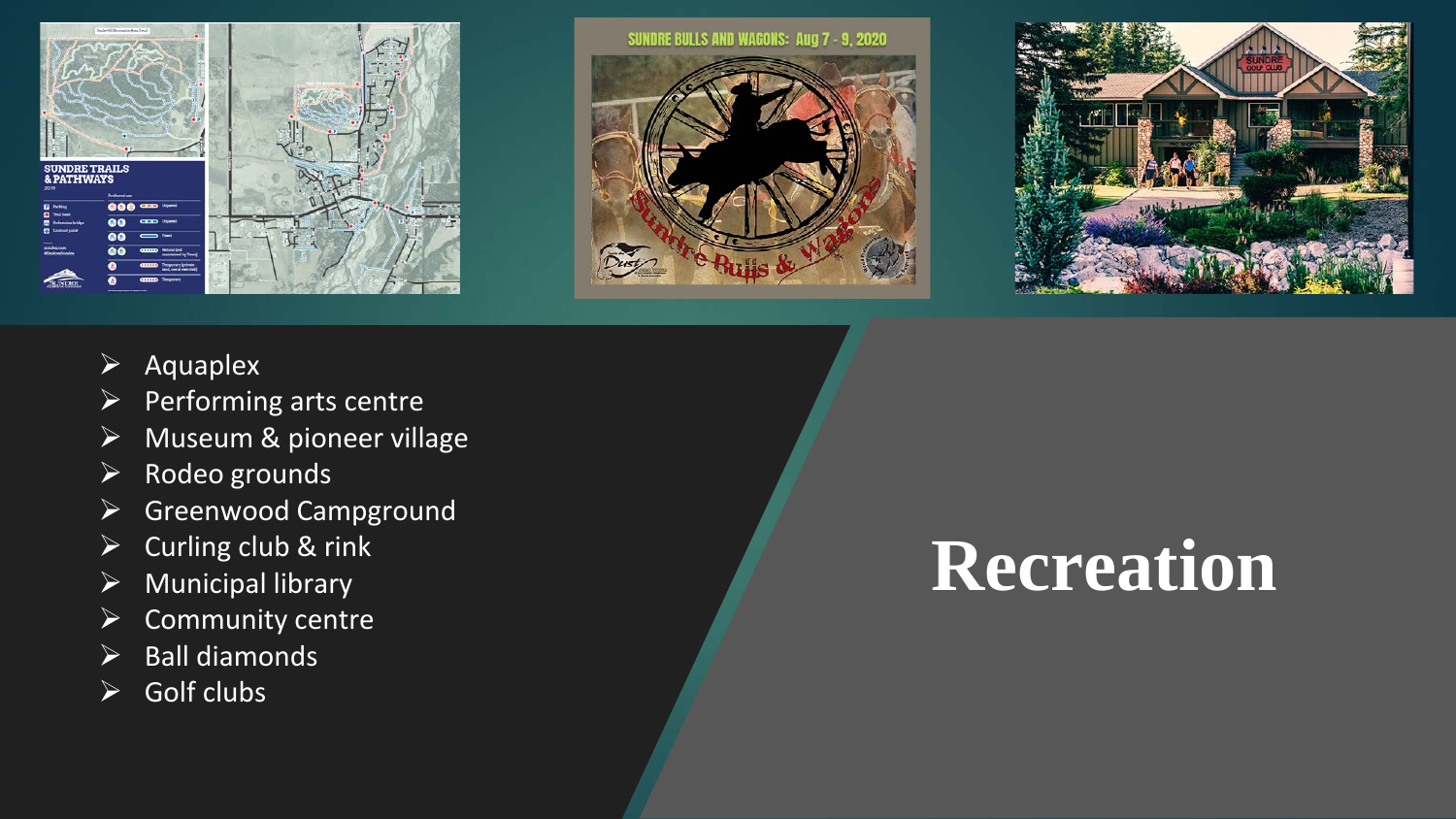# **Sundre Hospital and Care Centre**

709 1 St NE Sundre, AB T0M 1X0 (403) 638-3033

- $\triangleright$  24-hour active emergency
- $\triangleright$  18 Active treatment beds
- $\triangleright$  5 Auxiliary Beds
- $\triangleright$  40 Nursing Home Beds
- $\triangleright$  Laboratory
- Community health services
- $\triangleright$  Family counselling
- $\triangleright$  Mental health services
- $\triangleright$  Social services
- $\triangleright$  Home care